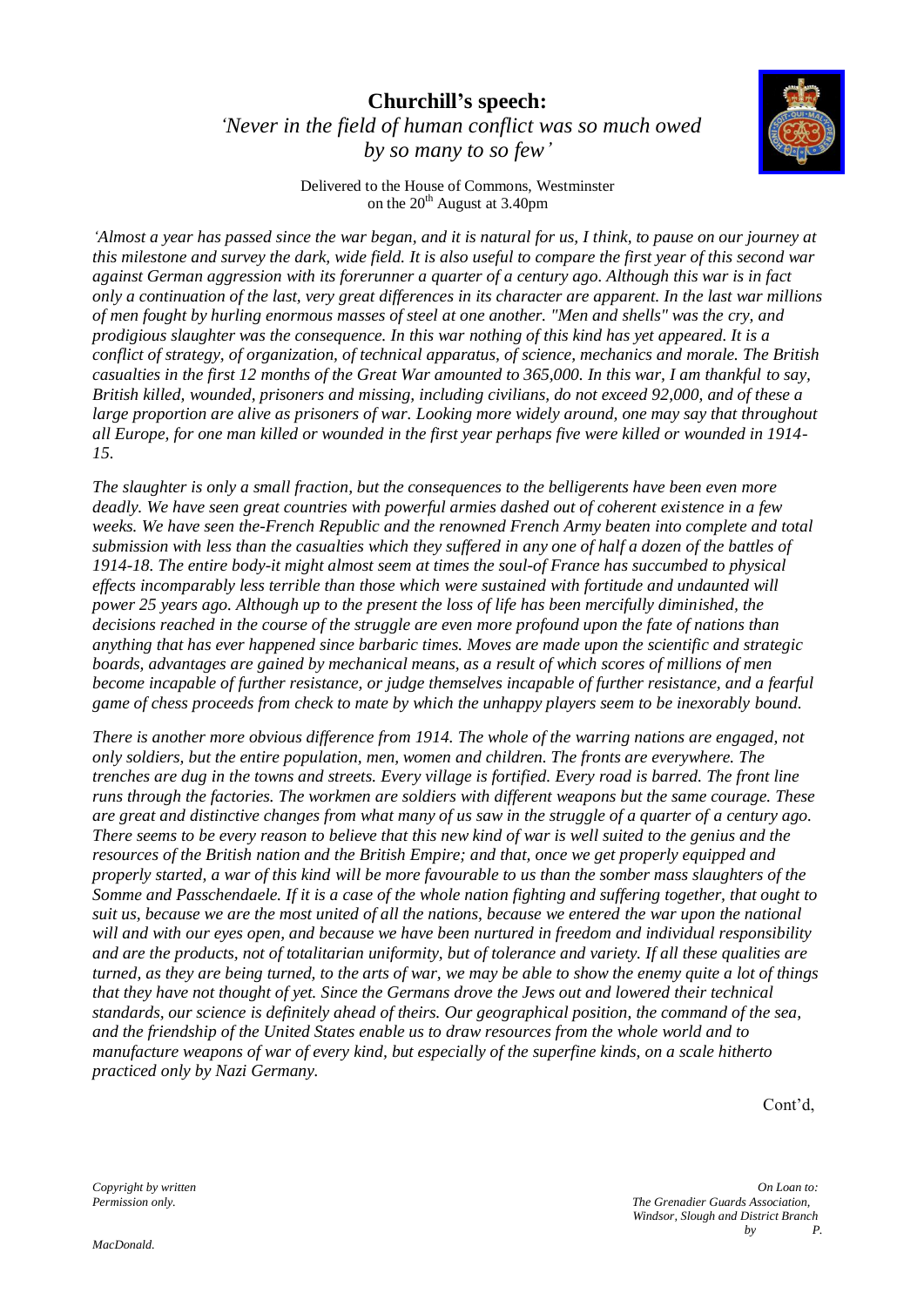**Churchill's speech:**



Delivered to the House of Commons, Westminster on the  $20^{th}$  August at 3.40pm

*Hitler is now sprawled over Europe. Our offensive springs are being slowly compressed, and we must resolutely and methodically prepare ourselves for the campaigns of 1941 and 1942. Two or three years are not a long time, even in our short, precarious lives. They are nothing in the history of the nation, and when we are doing the finest thing in the world, and have the honor to be the sole champion of the liberties of all Europe, we must not grudge these years or weary as we toil and struggle through them. It does not follow that our energies in future years will be exclusively confined to defending ourselves and our possessions. Many opportunities may lie open to amphibious power, and we must be ready to take advantage of them. One of the ways to bring this war to a speedy end is to convince the enemy, not by words, but by deeds, that we have both the will and the means, not only to go on indefinitely, but to strike heavy and unexpected blows. The road to victory may not be so long as we expect. But we have no right to count upon this. Be it long or short, rough or smooth, we mean to reach our journey's end.*

*It is our intention to maintain and enforce a strict blockade, not only of Germany, but of Italy, France, and all the other countries that have fallen into the German power. I read in the papers that Herr Hitler has also proclaimed a strict blockade of the British Islands. No one can complain of that. I remember the Kaiser doing it in the last war. What indeed would be a matter of general complaint would be if we were to prolong the agony of all Europe by allowing food to come in to nourish the Nazis and aid their war effort, or to allow food to go in to the subjugated peoples, which certainly would be pillaged off them by their Nazi conquerors.*

*There have been many proposals, founded on the highest motives, that food should be allowed to pass the blockade for the relief of these populations. I regret that we must refuse these requests. The Nazis declare that they have created a new unified economy in Europe. They have repeatedly stated that they possess ample reserves of food and that they can feed their captive peoples. In a German broadcast oL27th June it was said that while Mr. Hoover's plan for relieving France, Belgium and Holland deserved commendation, the German forces had already taken the necessary steps. We know that in Norway when the German troops went in, there were food supplies to last for a year. We know that Poland, though not a rich country, usually produces sufficient food for her people. Moreover, the other countries which Herr Hitler has invaded all held considerable stocks when the Germans entered and are themselves, in many cases, very substantial food producers. If all this food is not available now, it can only be because it has been removed to feed the people of Germany and to give them increased rations-for a change-during the*  last few months. At this season of the year and for some months to come, there is the least chance of *scarcity as the harvest has just been gathered in. The only agencies which can create famine in any part of Europe, now and during the coming winter, will be German exactions or German failure to distribute the supplies which they command.*

*There is another aspect. Many of the most valuable foods are essential to the manufacture of vital war material. Fats are used to make explosives. Potatoes make the alcohol for motor spirit. The plastic materials now so largely used in the construction of aircraft are made of milk. If the Germans use these commodities to help them to bomb our women and children, rather than to feed the populations who produce them, we may be sure that imported foods would go the same way, directly or indirectly, or be employed to relieve the enemy of the responsibilities he has so wantonly assumed. Let Hitler bear his responsibilities to the full, and let the peoples of Europe who groan beneath his yoke aid in every way the coming of the day when that yoke will be broken. Meanwhile, we can and we will arrange in advance for the speedy entry of food into any part of the enslaved area, when this part has been wholly cleared of German forces, and has genuinely regained its freedom.* 

Cont'd,

*Copyright by written*  $\overline{On}$  *Loan to: Permission only. The Grenadier Guards Association, Windsor, Slough and District Branch by P.*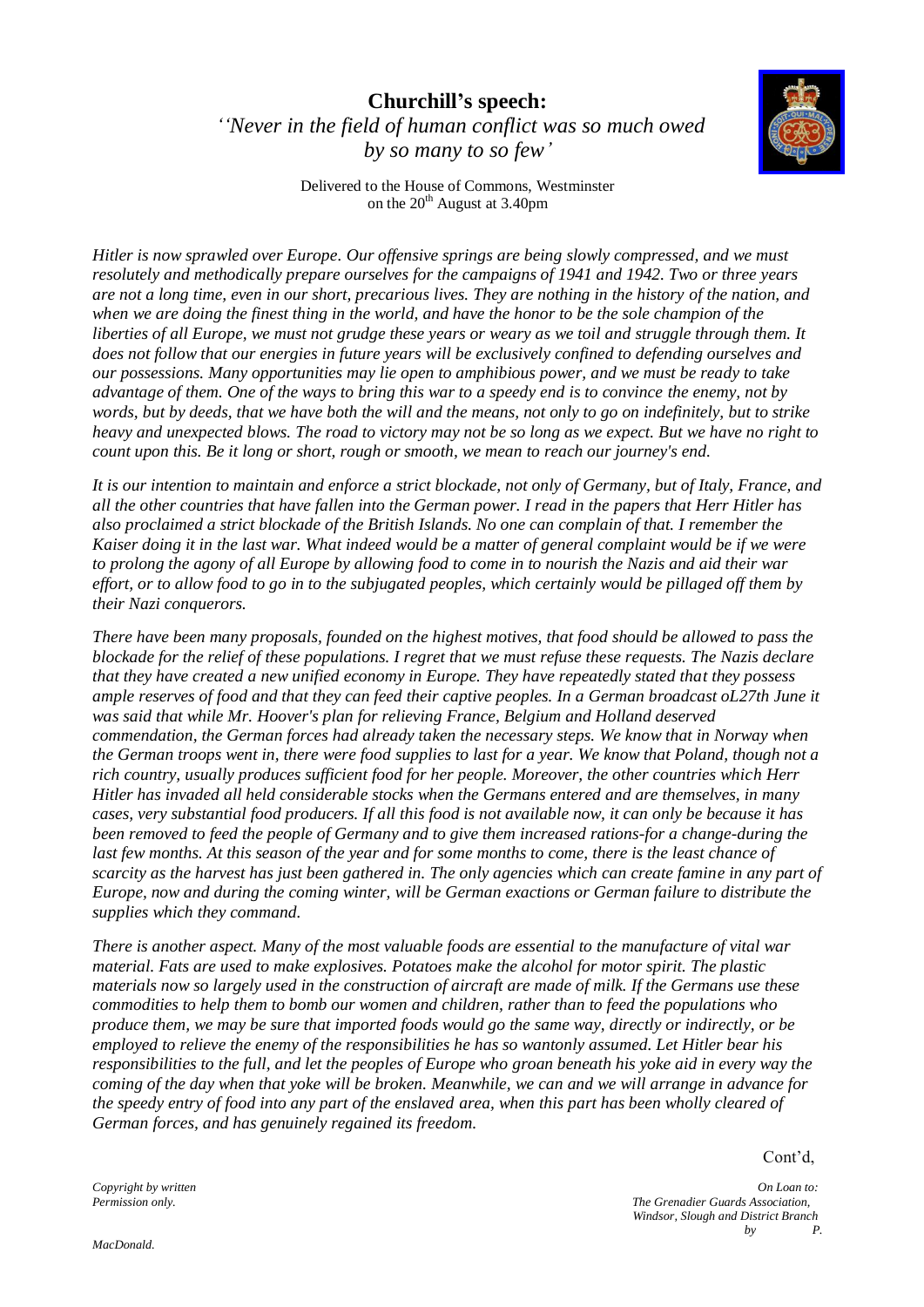

Delivered to the House of Commons, Westminster on the  $20^{th}$  August at 3.40pm

*We shall do our best to encourage the building up of reserves of food all over the world, so that there will always be held up before the eyes of the peoples of Europe, including-I say deliberately-the German and Austrian peoples, the certainty that the shattering of the Nazi power will bring to them all immediate food, freedom and peace.*

*Rather more than a quarter of a year has passed since the new Government came into power in this country. What a cataract of disaster has poured out upon us since then! The trustful Dutch overwhelmed; their beloved and respected Sovereign driven into exile; the peaceful city of Rotterdam the scene of a massacre as hideous and brutal as anything in the Thirty Years' War; Belgium invaded and beaten down; our own fine Expeditionary Force, which King Leopold called to his rescue, cut off and almost captured, escaping as it seemed only by a miracle and with the loss of all its equipment; our Ally, France, out; Italy in against us; all France in the power of the enemy, all its arsenals and vast masses of military material converted or convertible to the enemy's use; a puppet Government set up at Vichy which may at any moment be forced to become our foe; the whole western seaboard of Europe from the North Cape to the Spanish frontier in German hands; all the ports, all the airfields on this immense front employed against us as potential springboards of invasion. Moreover, the German air power, numerically so far outstripping ours, has been brought so close to our Island that what we used to dread greatly has come to pass and the hostile bombers not only reach our shores in a few minutes and from many directions, but can be escorted by their fighting aircraft. Why, Sir, if we had been confronted at the beginning of May with such a prospect, it would have seemed incredible that at the end of a period of horror and disaster, or at this point in a period of horror and disaster, we should stand erect, sure of ourselves, masters of our fate and with the conviction of final victory burning unquenchable in our hearts. Few would have believed we could survive; none would have believed that we should today not only feel stronger but should actually be stronger than we have ever been before.*

*Let us see what has happened on the other side of the scales. The British nation and the British Empire, finding themselves alone, stood undismayed against disaster. No one flinched or wavered; nay, some who formerly thought of peace, now think only of war. Our people are united and resolved, as they have never been before. Death and ruin have become small things compared with the shame of defeat or failure in duty. We cannot tell what lies ahead. It may be that even greater ordeals lie before us. We shall face whatever is coming to us. We are sure of ourselves and of our cause, and that is the supreme fact which has emerged in these months of trial.*

*Meanwhile, we have not only fortified our hearts but our Island. We have rearmed and rebuilt our armies, in a degree which would have been deemed impossible a few months ago. We have ferried across the Atlantic, in the month of July, thanks to our friends over there, an immense mass of munitions of all kinds: cannon, rifles, machine guns, cartridges and shell, all safely landed without the loss of a gun or a round. The output of our own factories, working as they have never worked before, has poured forth to the troops. The whole British Army is at home. More than 2,000,000 determined men have rifles and bayonets in their hands tonight, and three-quarters of them are in regular military formations. We have never had armies like this in our Island in time of war. The whole Island bristles against invaders, from the sea or from the air. As I explained to the House in the middle of June, the stronger our Army at home, the larger must the invading expedition be, and the larger the invading expedition, the less difficult will be the task of the Navy in detecting its assembly and in intercepting and destroying it in passage; and the greater also would be the difficulty of feeding and supplying the invaders if ever they landed, in the teeth of continuous naval and air attack on their communications.* 

Cont'd,

*Copyright by written*  $\overline{On}$  *Loan to: Permission only. The Grenadier Guards Association, Windsor, Slough and District Branch by P.*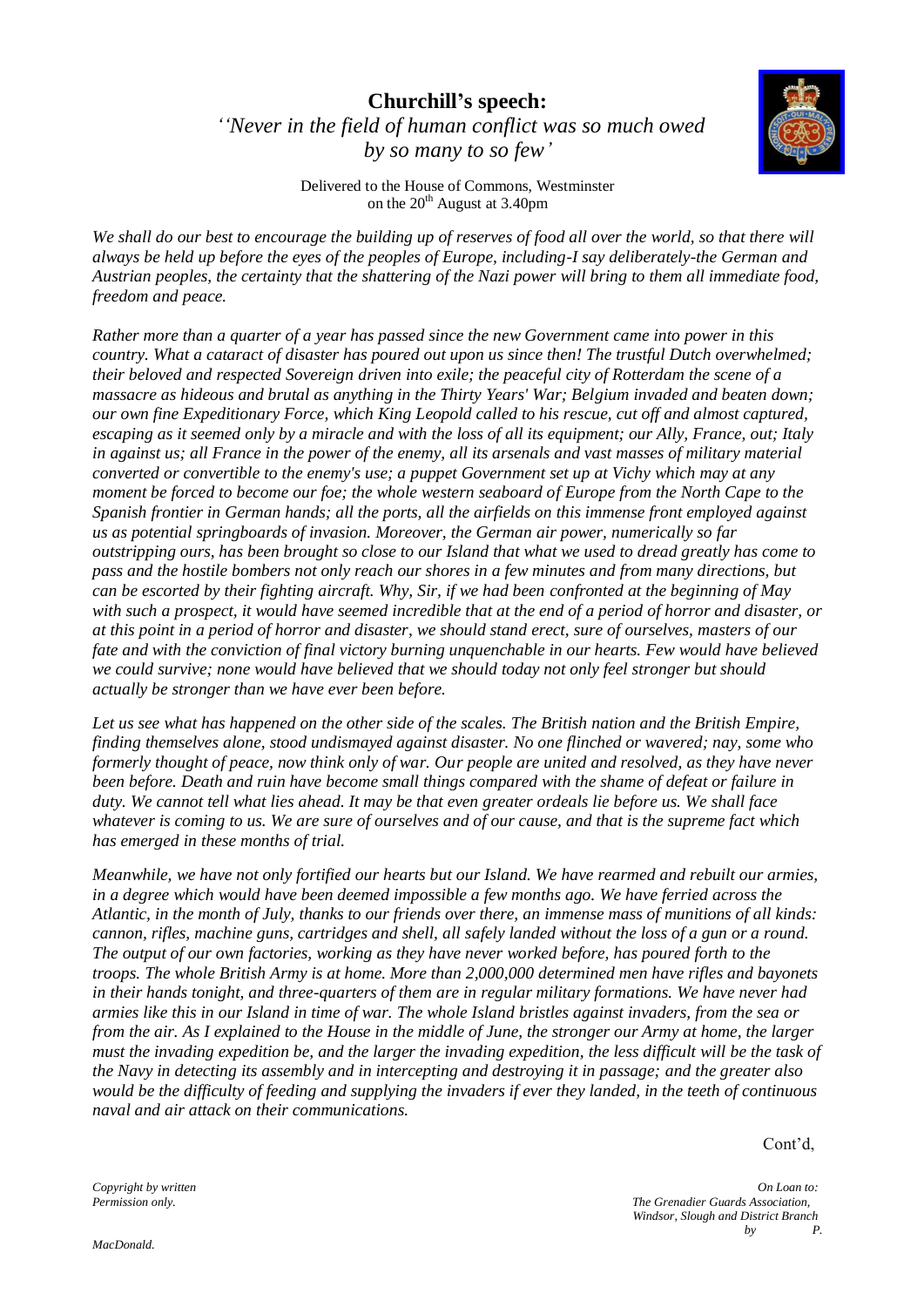

Delivered to the House of Commons, Westminster on the  $20^{th}$  August at 3.40pm

*All this is classical and venerable doctrine. As in Nelson's day, the maxim holds, "Our first line of defence is the enemy's ports." Now air reconnaissance and photography have brought to an old principle a new and potent aid.*

*Our Navy is far stronger than it was at the beginning of the war. The great flow of new construction set on foot at the outbreak is now beginning to come in. We hope our friends across the ocean will send us a timely reinforcement to bridge the gap between the peace flotillas of 1939 and the war flotillas of 1941. There is no difficulty in sending such aid. The seas and oceans are open. The U-boats are contained. The magnetic mine is, up to the present time, effectively mastered. The merchant tonnage under the British flag, after a year of unlimited U-boat war, after eight months of intensive mining attack, is larger than when we began. We have, in addition, under our control at least 4,000,000 tons of shipping from the captive countries which has taken refuge here or in the harbours of the Empire. Our stocks of food of all kinds are far more abundant than in the days of peace, and a large and growing program of food production is on foot.*

*Why do I say all this? Not, assuredly, to boast; not, assuredly, to give the slightest countenance to complacency. The dangers we face are still enormous, but so are our advantages and resources. I recount them because the people have a right to know that there are solid grounds for the confidence which we feel, and that we have good reason to believe ourselves capable, as I said in a very dark hour two months ago, of continuing the war "if necessary alone, if necessary for years." I say it also because the fact that the British Empire stands invincible, and that Nazidom is still being resisted, will kindle again the spark of hope in the breasts of hundreds of millions of down-trodden or despairing men and women throughout Europe, and far beyond its bounds, and that from these sparks there will presently come cleansing and devouring flame.*

*The great air battle which has been in progress over this Island for the last few weeks has recently attained a high intensity. It is too soon to attempt to assign limits either to its scale or to its duration. We must certainly expect that greater efforts will be made by the enemy than any he has so far put forth. Hostile air fields are still being developed in France and the Low Countries, and the movement of squadrons and material for attacking us is still proceeding. It is quite plain that Herr Hitler could not admit defeat in his air attack on Great Britain without sustaining most serious injury. If after all his boastings and bloodcurdling threats and lurid accounts trumpeted round the world of the damage he has inflicted, of the vast numbers of our Air Force he has shot down, so he says, with so little loss to himself; if after tales of the panic-stricken British crushed in their holes cursing the plutocratic Parliament which has led them to such a plight-if after all this his whole air onslaught were forced after a while tamely to peter out, the Fuhrer's reputation for veracity of statement might be seriously impugned. We may be sure, therefore, that he will continue as long as he has the strength to do so, and as long as any preoccupations he may have in respect of the Russian Air Force allow him to do so.*

*On the other hand, the conditions and course of the fighting have so far been favourable to us. I told the House two months ago that, whereas in France our fighter aircraft were wont to inflict a loss of two or three to one upon the Germans, and in the fighting at Dunkirk, which was a kind of no-man's-land, a loss of about three or four to one, we expected that in an attack on this Island we should achieve a larger ratio. This has certainly come true. It must also be remembered that all the enemy machines and pilots which are shot down over our Island, or over the seas which surround it, are either destroyed or captured; whereas a considerable proportion of our machines, and also of our pilots, are saved, and soon again in many cases come into action.*

Cont'd,

*Copyright by written On Loan to:*<br> *Copyright by written On Loan to:*<br> *Permission only.*<br> *Copyright by written Cuards Association*,  $The$  *Grenadier Guards Association, Windsor, Slough and District Branch by P.*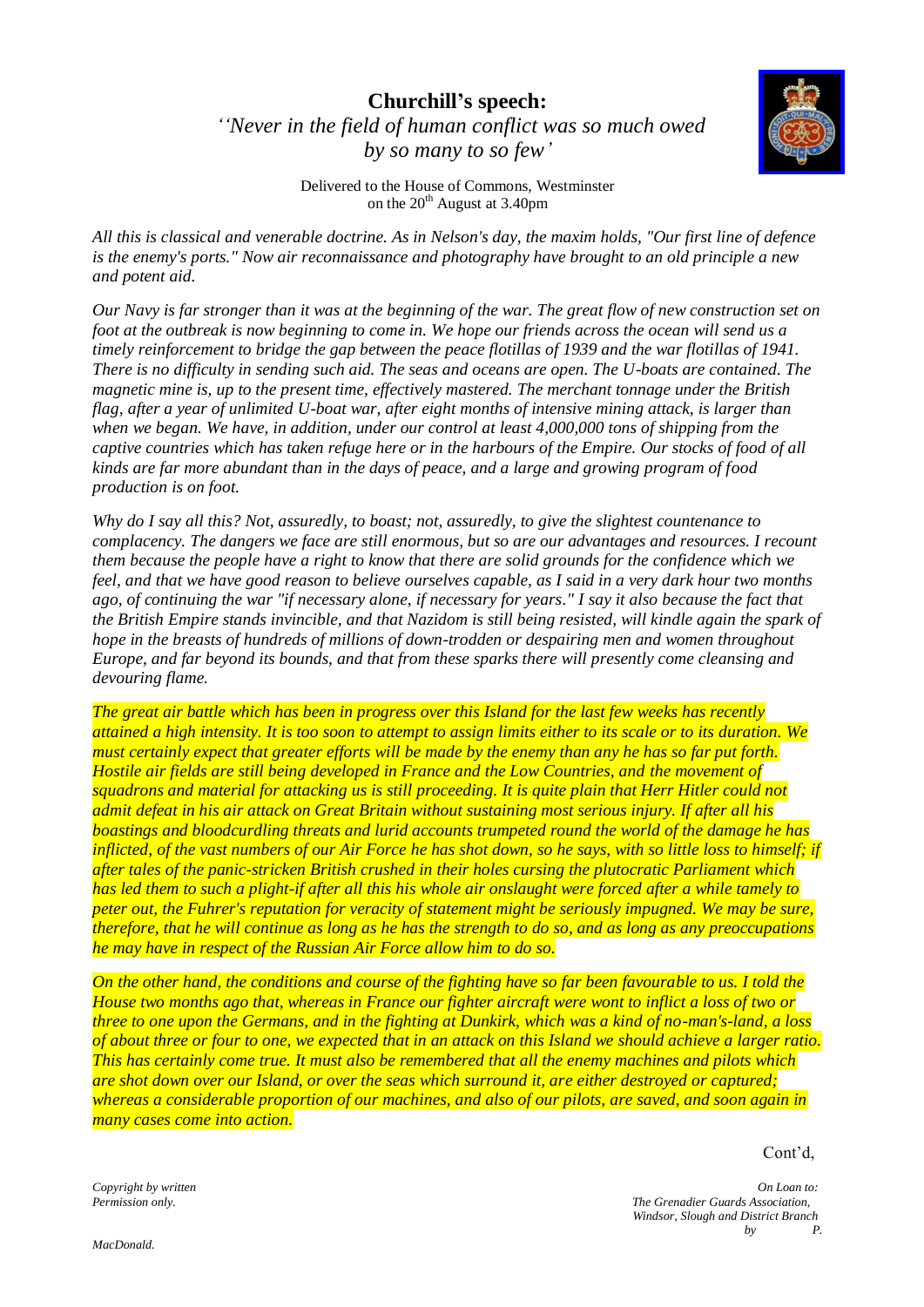## **Churchill's speech:**

*''Never in the field of human conflict was so much owed by so many to so few'*

> Delivered to the House of Commons, Westminster on the  $20^{th}$  August at 3.40pm

*A vast and admirable system of salvage, directed by the Ministry of Aircraft Production, ensures the speediest return to the fighting line of damaged machines, and the most provident and speedy use of all the spare parts and material. At the same time the splendid-nay, astounding-increase in the output and repair of British aircraft and engines which Lord Beaverbrook has achieved by a genius of organization and drive, which looks like magic, has given us overflowing reserves of every type of aircraft, and an evermounting stream of production both in quantity and quality. The enemy is, of course, far more numerous than we are. But our new production already, as I am advised, largely exceeds his, and the American production is only just beginning to flow in. It is a fact, as I see from my daily returns, that our bomber and fighter strength now, after all this fighting, are larger than they have ever been. We believe that we shall be able to continue the air struggle indefinitely and as long as the enemy pleases, and the longer it continues the more rapid will be our approach, first towards that parity, and then into that superiority, in the air upon which in a large measure the decision of the war depends.*

*The gratitude of every home in our Island, in our Empire, and indeed throughout the world, except in the abodes of the guilty, goes out to the British airmen who, undaunted by odds, unwearied in their constant challenge and mortal danger, are turning the tide of the World War by their prowess and b~ their devotion. Never in the field of human conflict was so much owed by so many to so few. All hearts go out to the fighter pilots, whose brilliant actions we see with our own eyes day after day; but we must never forget that all the time, night after night, month after month, our bomber squadrons travel far into Germany, find their targets in the darkness by the highest navigational skill, aim their attacks, often under the heaviest fire, often with serious loss, with deliberate careful discrimination, and inflict shattering blows upon the whole of the technical and war-making structure of the Nazi power. On no part of the Royal Air Force does the weight of the war fall more heavily than on the daylight bombers, who will play an invaluable part in the case of invasion and whose unflinching zeal it has been necessary in the meanwhile on numerous occasions to restrain.*

*We are able to verify the results of bombing military targets in Germany, not only by reports which reach us through many sources, but also, of course, by photography. I have no hesitation in saying that this process of bombing the military industries and communications of Germany and the air bases and storage depots from which we are attacked, which process will continue upon an ever-increasing scale until the end of the war, and may in another year attain dimensions hitherto undreamed of, affords one at least of the most certain, if not the shortest, of all the roads to victory. Even if the Nazi legions stood triumphant on the Black Sea, or indeed upon the Caspian, even if Hitler was at the gates of India, it would profit him nothing if at the same time the entire economic and scientific apparatus of German war power lay shattered and pulverized at home.*

*The fact that the invasion of this Island upon a large scale has become a far more difficult operation with every week that has passed since we saved our Army at Dunkirk, and our very great preponderance of sea power enable us to turn our eyes and to turn our strength increasingly towards the Mediterranean and against that other enemy who, without the slightest provocation, coldly and deliberately, for greed and gain, stabbed France in the back in the moment of her agony, and is now marching against us in Africa. The defection of France has, of course, been deeply damaging to our position in what is called, somewhat oddly, the Middle East. In the defence of Somaliland, for instance, we had counted upon strong French forces attacking the Italians from Djibuti. We had counted also upon the use of the French naval and air bases in the Mediterranean, and particularly upon the North African shore.* 

Cont'd,

*Copyright by written*  $\overline{On}$  *Loan to:* 

*MacDonald.*



 *Windsor, Slough and District Branch*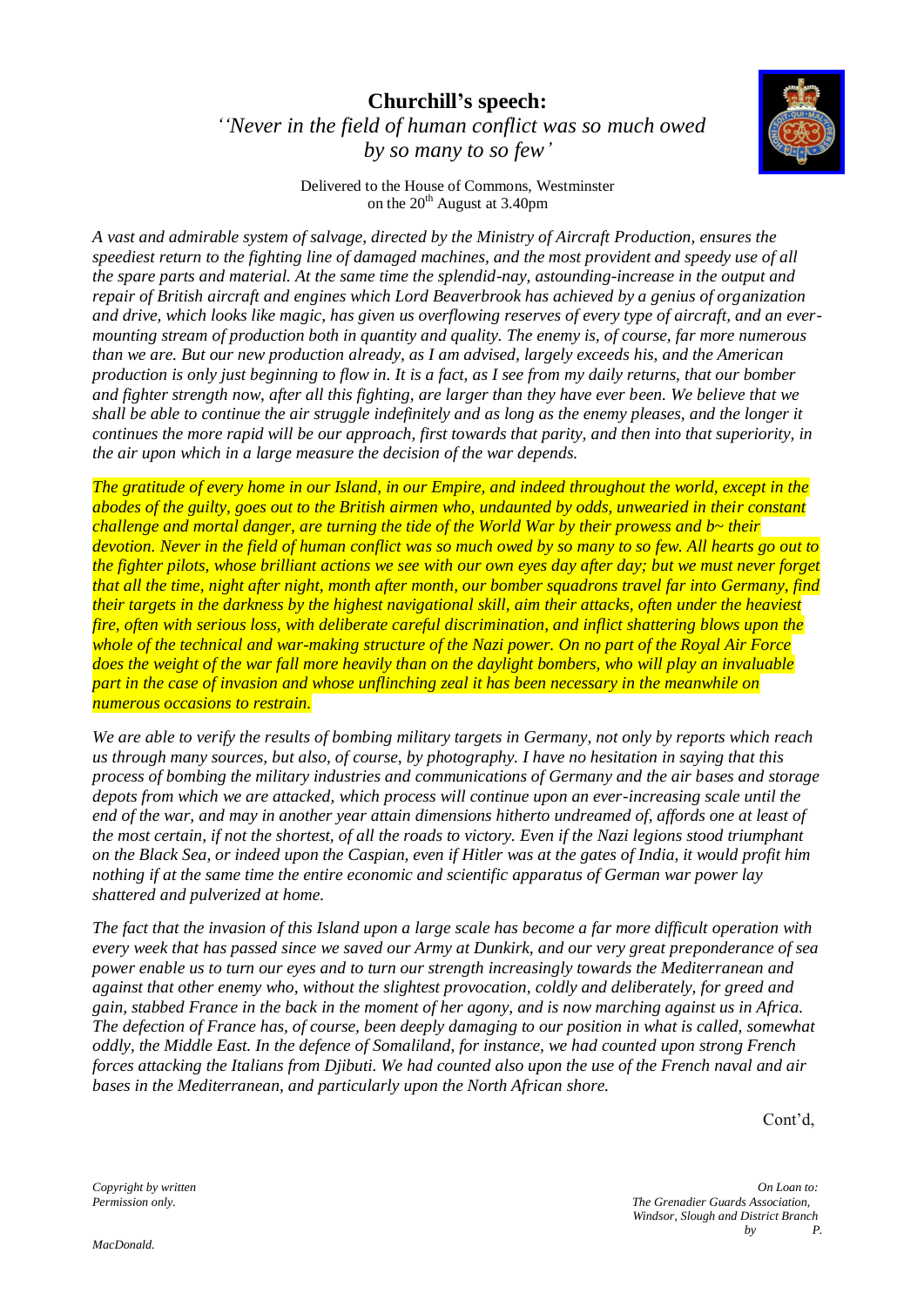**Churchill's speech:** *''Never in the field of human conflict was so much owed by so many to so few'*

> Delivered to the House of Commons, Westminster on the  $20^{th}$  August at 3.40pm

*We had counted upon the French Fleet. Even though metropolitan France was temporarily overrun, there was no reason why the French Navy, substantial parts of the French Army, the French Air Force and the French Empire overseas should not have continued the struggle at our side.*

*Shielded by overwhelming sea power, possessed of invaluable strategic bases and of ample funds, France might have remained one of the great combatants in the struggle. By so doing, France would have preserved the continuity of her life, and the French Empire might have advanced with the British Empire to the rescue of the independence and integrity of the French Motherland. In our own case, if we had been put in the terrible position of France, a contingency now happily impossible, although, of course, it would have been the duty of all war leaders to fight on here to the end, it would also have been their duty, as I indicated in my speech of 4th June, to provide as far as possible for the Naval security of Canada and our Dominions and to make sure they had the means to carry on the struggle from beyond the oceans. Most of the other countries that have been overrun by Germany for the time being have persevered valiantly and faithfully. The Czechs, the Poles, the Norwegians, the Dutch, the Belgians are still in the field, sword in hand, recognized by Great Britain and the United States as the sole representative authorities and lawful Governments of their respective States.*

*That France alone should lie prostrate at this moment is the crime, not of a great and noble nation, but of what are called "the men of Vichy." We have profound sympathy with the French people. Our old comradeship with France is not dead. In General de Gaulle and his gallant band, that comradeship takes an effective form. These free Frenchmen have been condemned to death by Vichy, but the day will come, as surely as the sun will rise tomorrow, when their names will be held in honor, and their names will be graven in stone in the streets and villages of a France restored in a liberated Europe to its full freedom and its ancient fame. But this conviction which I feel of the future cannot affect the immediate problems which confront us in the Mediterranean and in Africa. It had been decided some time before the beginning of the war not to defend the Protectorate of Somaliland. That policy was changed in the early months of the war. When the French gave in, and when our small forces there, a few battalions, a few guns, were attacked by all the Italian troops, nearly two divisions, which had formerly faced the French at Djibuti, it was right to withdraw our detachments, virtually intact, for action elsewhere. Far larger operations no doubt impend in the Middle East theatre, and I shall certainly not attempt to discuss or prophesy about their probable course. We have large armies and many means of reinforcing them. We have the complete sea command of the eastern Mediterranean. We intend to do our best to give a good account of ourselves, and to discharge faithfully and resolutely all our obligations and duties in that quarter of the world. More than that I do not think the House would wish me to say at the present time.*

*A good many people have written to me to ask me to make on this occasion a fuller statement of our war aims, and of the kind of peace we wish to make after the war, than is contained in the very considerable declaration which was made early in the autumn. Since then we have made common cause with Norway, Holland and Belgium. We have recognized the Czech Government of Dr. Benes, and we have told General de Gaulle that our success will carry with it the restoration of France. I do not think it would be wise at this moment, while the battle rages and the war is still perhaps only in its earlier stage, to embark upon elaborate speculations about the future shape which should be given to Europe or the new securities which must be arranged to spare mankind the miseries of a third World War. The ground is not new, it has been frequently traversed and explored, and many ideas are held about it in common by all good men, and all free men.* 

Cont'd,